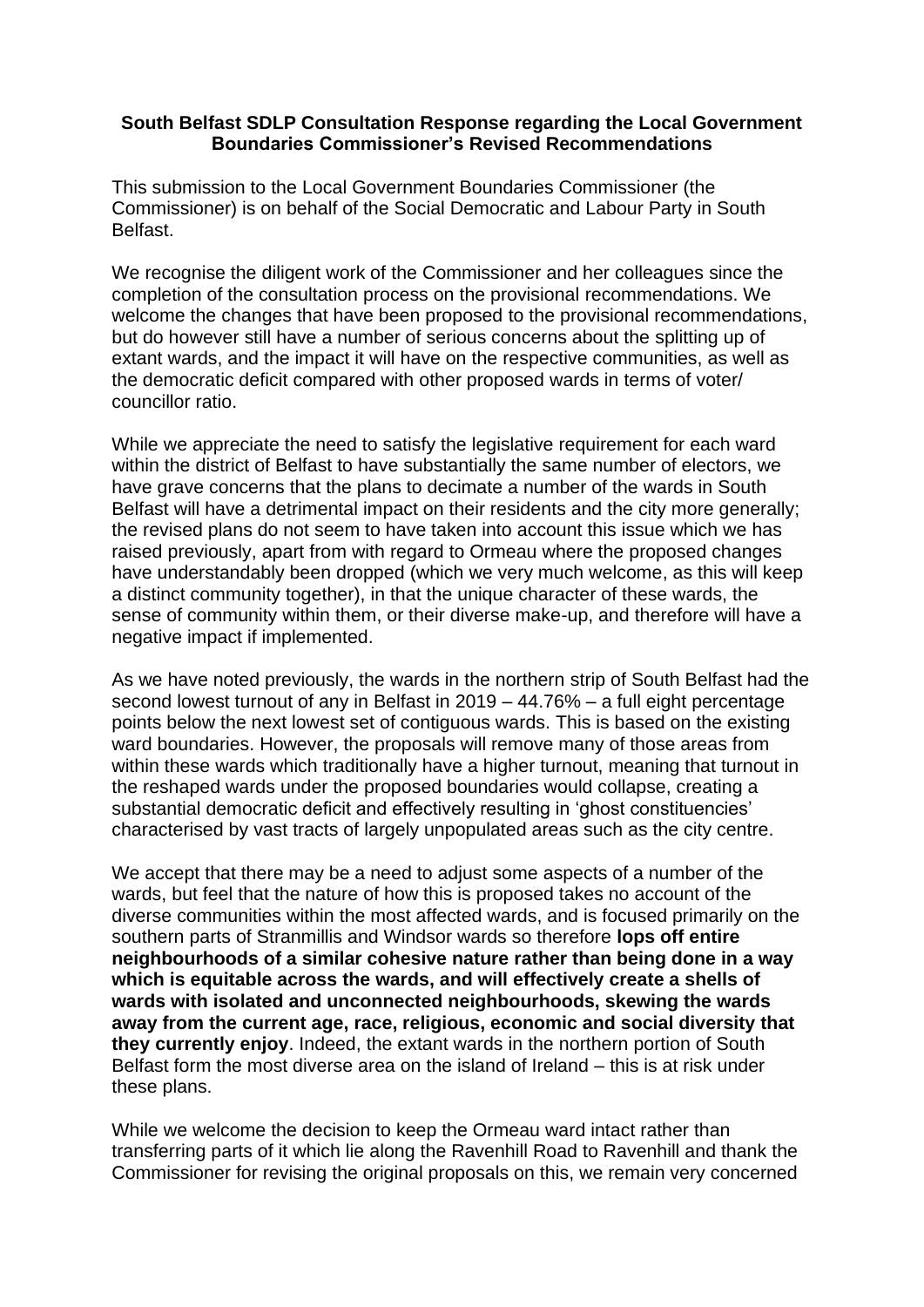that **too much of the southern end of the Windsor and Stranmillis wards are being transferred to Malone** – while we accept that some move across may be required and support this, the wholesale lifting of entire sections of this part of the community across will be too detrimental to the fabric of this one area – **to cleave the patch between Hillside Drive and Deramore Park South, and the area around the Marlborough Park South, Central and North, focuses too much change on one specific area of Stranmillis and Windsor, and will result in a seismic impact on the demographic nature of these wards, not to mention on the residents of these areas themselves.** For example, the Holylands area which has no link with the Stranmillis community geographically or in terms of character, is being brought within the Stranmillis ward to reduce the number of electors within the current Central ward, while parts of Stranmillis itself are being taken out of the ward altogether, unnecessarily splitting natural communities. Likewise, parts of Blackstaff are being moved into Windsor, only for communities at the southern end of Windsor to be cut off from neighbouring streets and moved into Malone. We don't believe that due consideration has been given to the impact of this in either the provisional recommendations or the revised recommendations, so would be **very grateful if the Commissioner would consider a much-reduced transfer between Stranmillis and Windsor to Malone e.g. leave the stretch from Hillside Drive and Deramore Park South within Stranmillis, or leave Marlborough Park South, Central and North within Windsor,** to reduce the upheaval in this part of South Belfast. We appreciate the mathematical impact of this, but strongly believe that it is important to keep similar communities intact.

We also have remaining concerns that in any extant, proposed or further revised configurations, the population density in South Belfast means that there are not enough wards to adequately serve the community compared with other parts of the city. We welcome the Assistant Commissioner's agreement with our proposal on this in terms of his suggestions for the creation of a new 'University' ward to ease the pressure on those wards in that part of the city, and would ask the Commissioner to reconsider this proposal. We note that she comments in her provisional recommendations that although she "did not choose a model of more than 60 wards for my Provisional Recommendations, I would not rule out using my discretion to increase or to decrease the number of wards as a method of configuring boundaries within a District and this submission provides a welcome opportunity to further test the issue in the context of this district," so would ask her use exercise this discretion in this instance.

We would also raise the point that there is likely to be population growth in the communities around Queen's University, given efforts to address ongoing issues and rebuild communities in the Holylands and wider university area, as well as plans for large student accommodation – we don't believe this has been factored into considerations.

The district average number of voters per councillor for Belfast is 3,837, therefore a 10% tolerance is +/- 383.7 which gives us a range of between 3,453 and 4,221 (rounded).

## **Balmoral**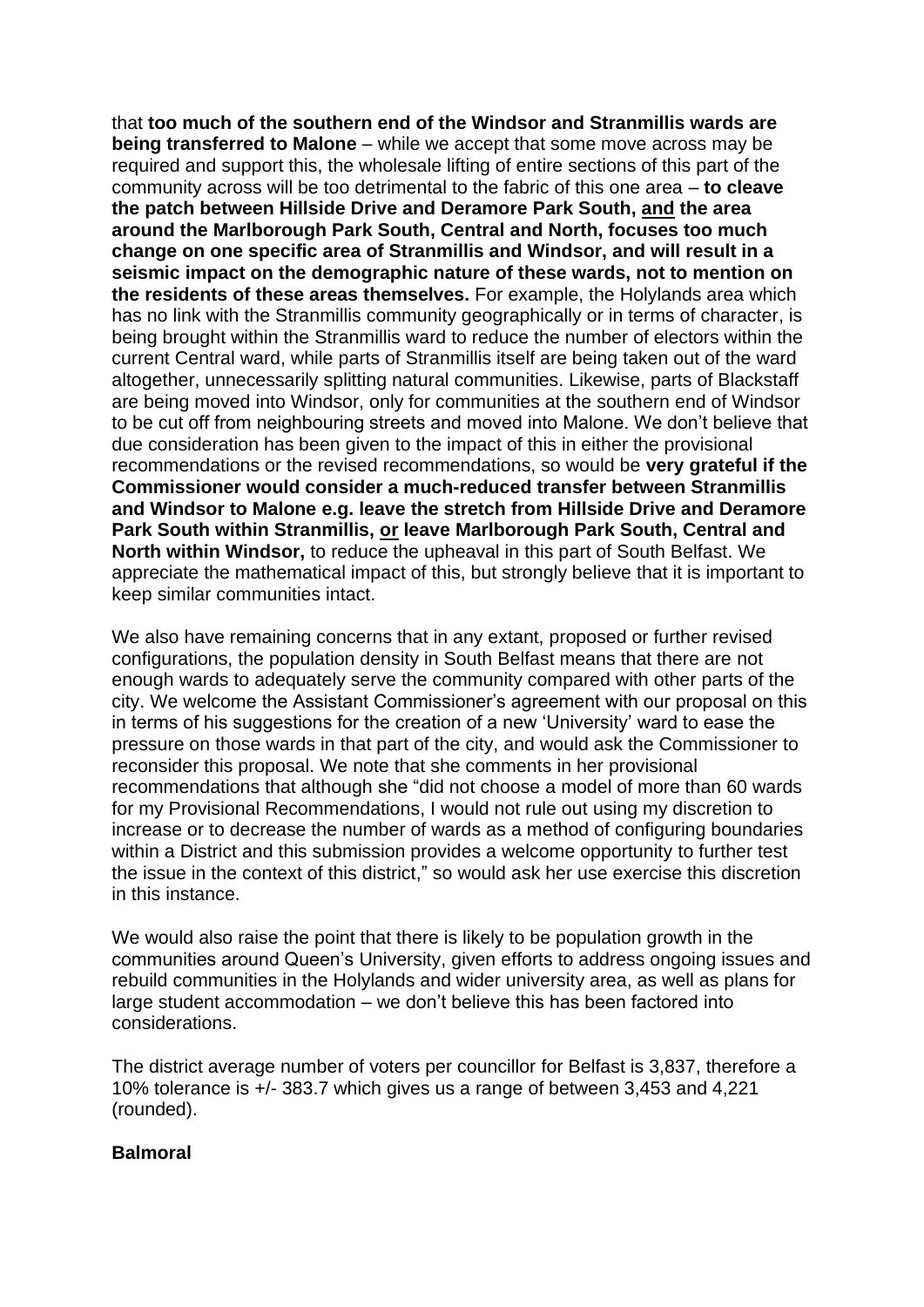| <b>Ward</b>         | <b>Existing</b> | <b>Proposed</b> | <b>Comparison to DAv</b> |
|---------------------|-----------------|-----------------|--------------------------|
| <b>Belvoir</b>      | 3681            | 3681            | 95.9%                    |
| Finaghy             | 3539            | 4217            | 109.9%                   |
| Malone              | 3754            | 4202            | 109.5%                   |
| Musgrave            | 3705            | 4219            | 109.9%                   |
| <b>Upper Malone</b> | 3707            | 4218            | 109.9%                   |
|                     |                 | Total: 20537    | Electors per Cllr: 4107  |

## **Botanic**

| <b>Ward</b>        | <b>Existing</b> | <b>Proposed</b> | <b>Comparison to DAv</b> |
|--------------------|-----------------|-----------------|--------------------------|
| <b>Blackstaff</b>  | 4398            | 4209            | 109.6%                   |
| Central            | 5282            | 4214            | 109.8%                   |
| Ormeau             | 4200            | 4200            | 109.5%                   |
| <b>Stranmillis</b> | 4391            | 4184            | 109.0%                   |
| Windsor            | 4865            | 4178            | 108.8%                   |
|                    |                 | Total: 20696    | Electors per Cllr: 4139  |

While we accept that each proposal for the above wards is within the accepted range, we would also highlight that nine of the ten wards in South Belfast are all within close proximity to the upper threshold, and therefore even after the review there would still be a significant democratic deficit and under-representation in these areas, not to mention little capacity for natural population growth. We would still suggest a much smaller transfer of electors between the above wards and the creation of a new ward to go alongside Central, Blackstaff, Windsor, Ormeau and Stranmillis and a new ward to go alongside Belvoir, Finaghy, Malone, Musgrave and Upper Malone to organically accommodate the changing nature of these areas, as is permitted in the legislation.

While we appreciate the need to satisfy the legislative requirement for each ward within the district of Belfast to have substantially the same number of electors, we have grave concerns that the plans to decimate a number of the wards in South Belfast will have a detrimental impact on their residents and the city more generally; the revised plans do not seem to have taken into account this issue which we has raised previously, in that the unique character of these wards, the sense of community within them, or their diverse make-up, and therefore will have a negative impact if implemented.

As we have noted previously, the wards in the northern section of South Belfast had the second lowest turnout of any in Belfast in 2019 – 44.76% – a full eight percentage points below the next lowest set of contiguous wards. This is based on the existing ward boundaries. However, the proposals will remove many of those areas from within these wards which traditionally have a higher turnout, meaning that turnout in the reshaped wards under the proposed boundaries would collapse, creating a substantial democratic deficit and effectively resulting in 'ghost constituencies' characterised by vast tracts of largely unpopulated areas such as the city centre.